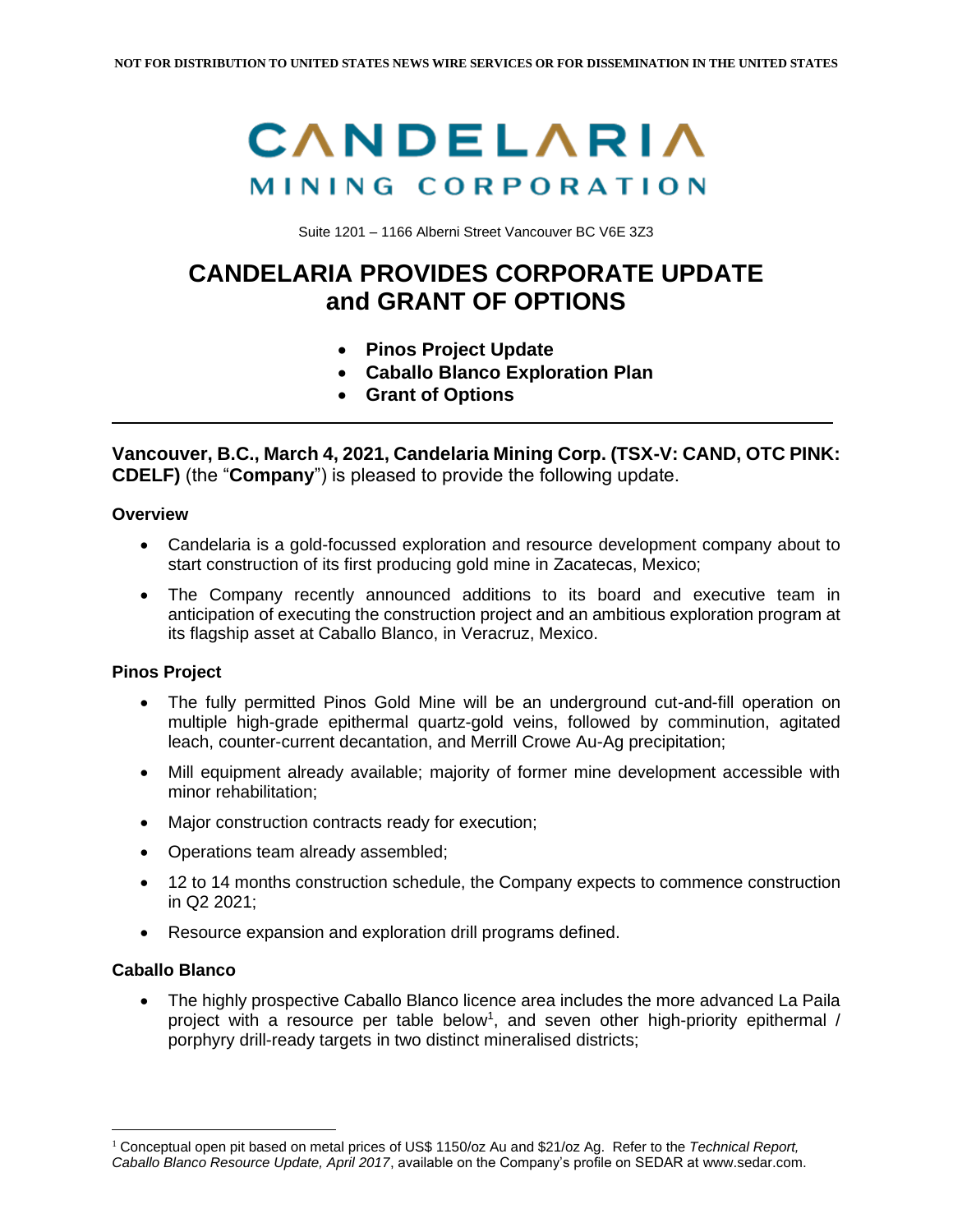| Indicated and Inferred Resources (1)(2)(3)(4) |               |                |                  |                                 |                                      |
|-----------------------------------------------|---------------|----------------|------------------|---------------------------------|--------------------------------------|
| Category                                      | <b>Tonnes</b> | Au Grade (g/t) | Ag Grade $(g/t)$ | Contained<br><b>Gold Ounces</b> | Contained<br>Silver<br><b>Ounces</b> |
| Indicated                                     | 31,220,000    | 0.52           | 2.16             | 521,000                         | 2,170,000                            |
| Inferred                                      | 8,630,000     | 0.34           | 2.14             | 95,000                          | 590,000                              |

The resource estimate is based on 200 diamond drill holes completed since the discovery of the La Paila mineralized zone. The resource available for blocks contained within a conceptual open pin using metal prices of US\$1,150 US/oz Au and US\$21/ oz Ag using a cut-off of 0.11 grams per tonne (g/t) gold.

2. Mineral Resources which are not Mineral Reserves do not have demonstrated economic viability. The estimate of Mineral Resources may be materially affected by environmental, permitting, legal, title, taxation, socio-political, marketing, or other relevant issues. There is no certainty that all or any part of the Inferred Mineral Resource will be upgraded to an Indicated or Measured Mineral Resource as a result of continued exploration.

- 3. Gary Giroux, of Giroux Consulting, along with Jim Cuttle B. Sc. P. Geo. are qualified person as defined in NI 43-101, are authors of the technical report and responsible for the resource estimate.
- 4. The effective date of the resource estimate is March 20, 2017.
- The Company plans to commence an aggressive 12-month exploration program in mid-2021 to test all high-priority targets and further expand the resources at La Paila. Results from high-potential targets adjacent to La Paila are expected by year-end;
- Depending on exploration results the Company will then update resources for the licence area, and develop concepts for a series of open pits with a centralised processing facility;
- In parallel, the Company will frame and execute a robust CSR program during 2021.

### **Grant of Options**

The Company granted incentive stock options pursuant to its stock option plan, to employees, directors and officers of the Company, to purchase up to an aggregate of 1,025,000 common shares of the Company at a price of \$0.54 per share expiring five years from the date of grant. All options vest in three equal installments over 12 months.

**Mike Struthers, CEO, commented**: "*Both Neil and myself are very pleased to have joined Candelaria at this time, to help the Candelaria team take the Company to the next level. A goal*  for the next 12 months is to successfully execute the Pinos project and bring that mine back into *production, in parallel with executing what we believe could be a very successful exploration program at the company's flagship asset, the Caballo Blanco mineralised district. We expect that Candelaria will evolve into becoming a producer in early 2022, and this will provide a strong platform for further development of the Company in 2022 and beyond. I look forward to sharing more information on these activities in due course.*"

Gary Giroux, a qualified person as defined by National Instrument 43-101 *Standards of Disclosure for Mineral Projects* ("NI 43-101") is responsible for, and has verified and approved, the scientific and technical disclosure contained in this press release.

### **ON BEHALF OF THE BOARD**

Mike Struthers CEO +1 604 349 5992